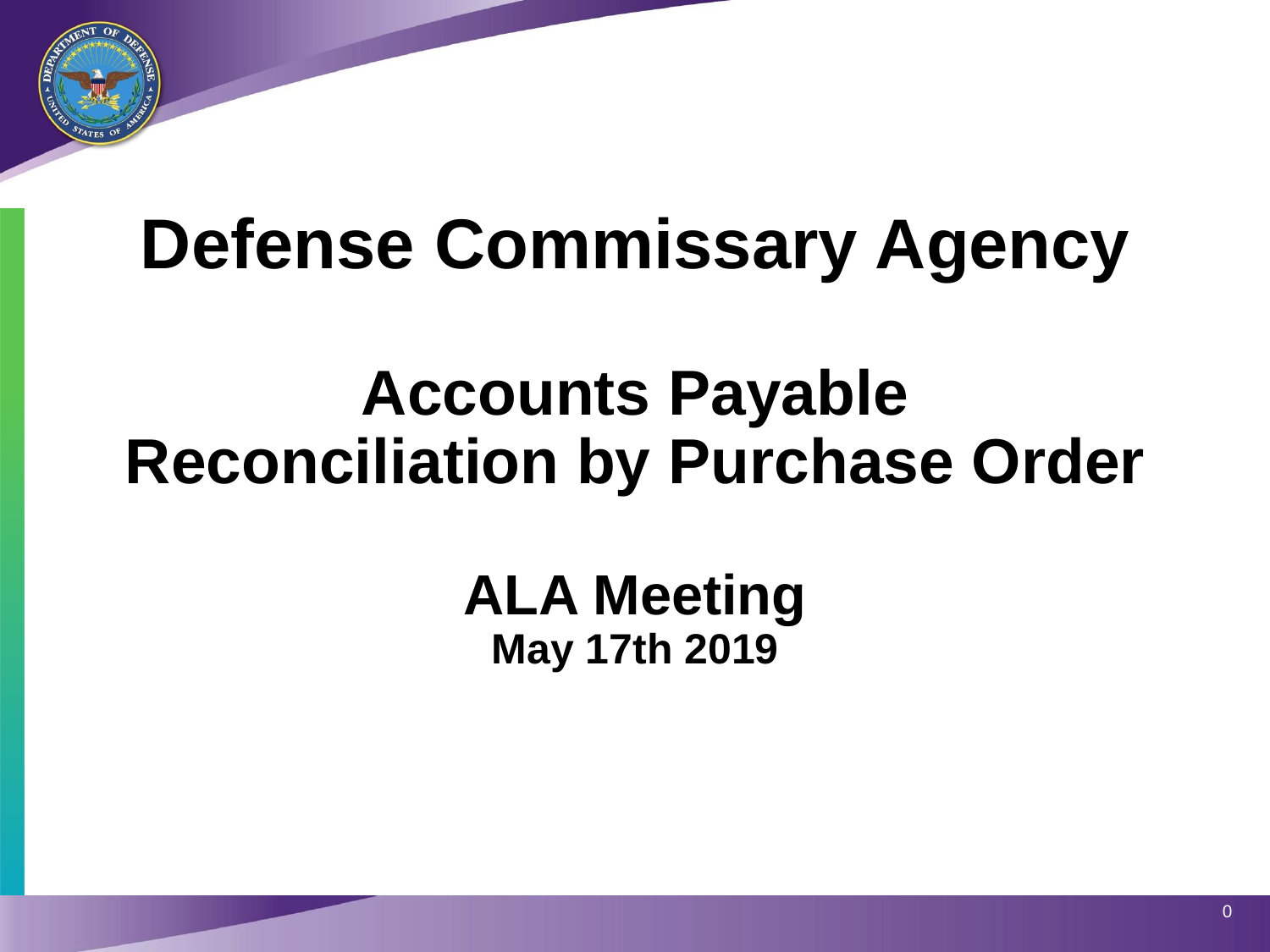

## <sup>P</sup> **Agenda**

- EBS Schedule Mr. Robert Comer
- Accounts Payable Process Ms. Linda Randall
	- ‾ History
	- ‾ Way Forward
- FDS, DSD and DSDS data flow Chellam Manickam
	- ‾ FDS PO Reconciliation
	- ‾ DSDS PO Reconciliation
	- ‾ DSD PO Reconciliation
- **Top 5 ALA Questions and Answers Chellam Manickam**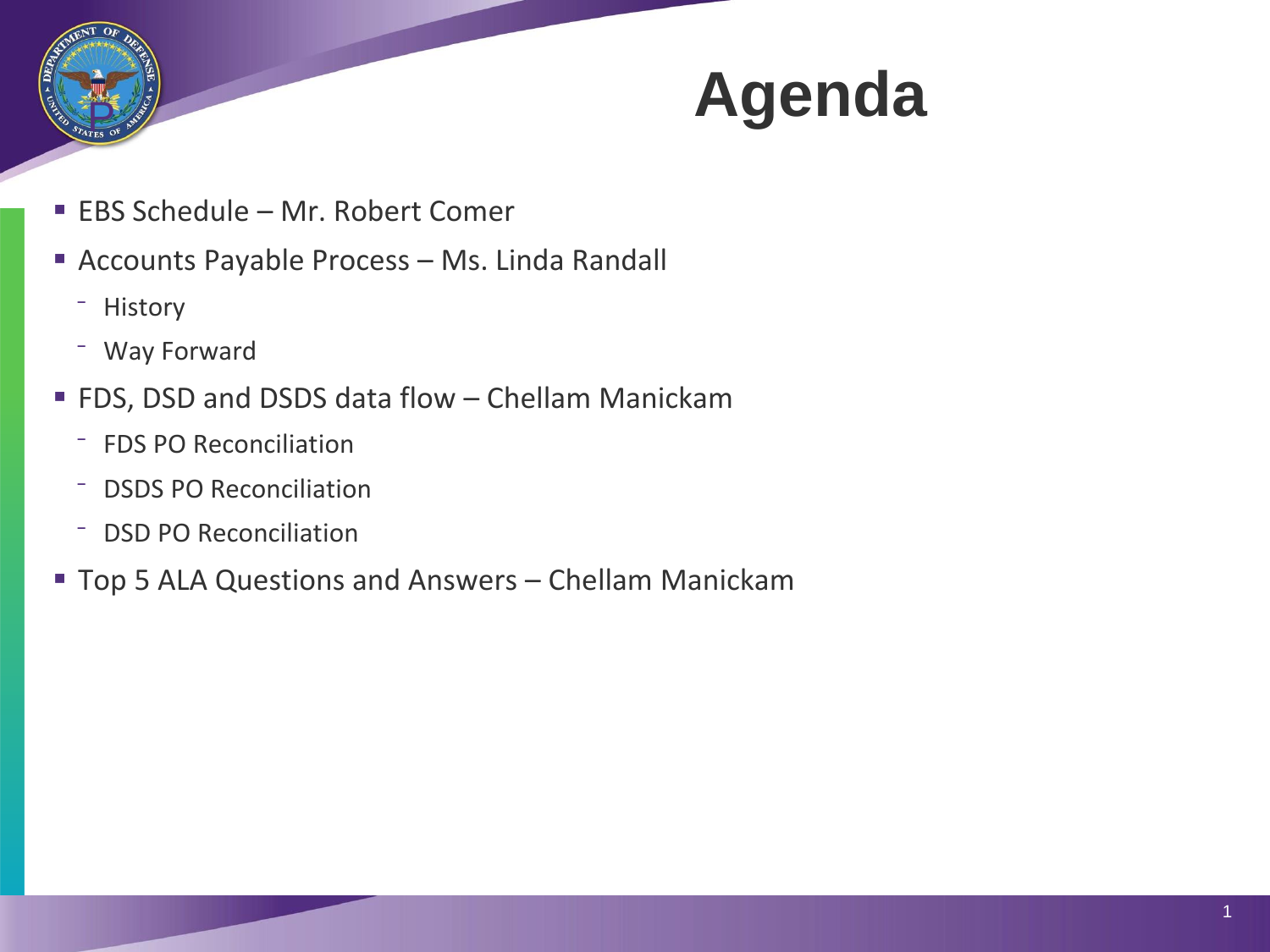## **EBS SCHEDULE**

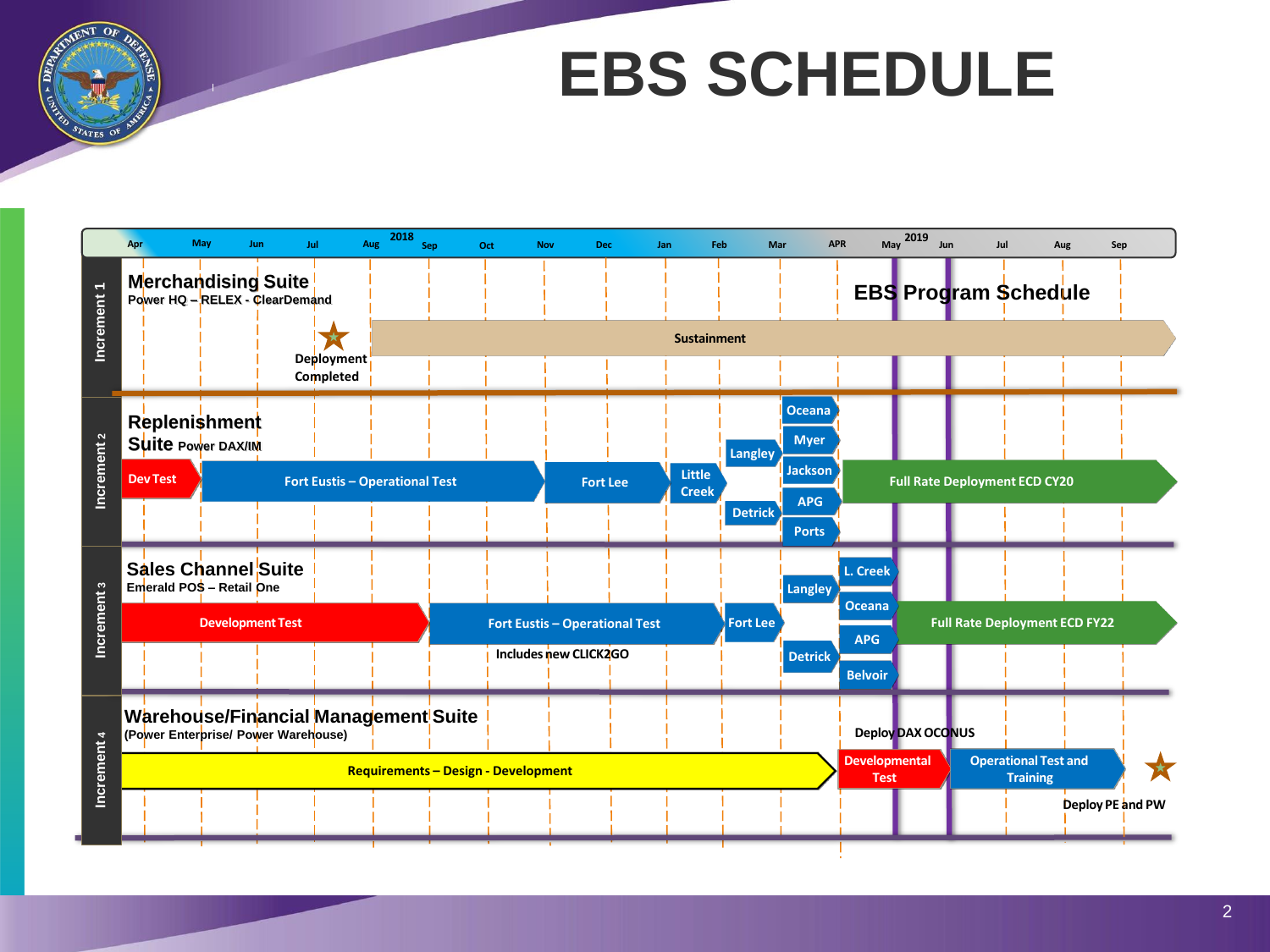

# **Accounts Payable PO Reconciliation Process**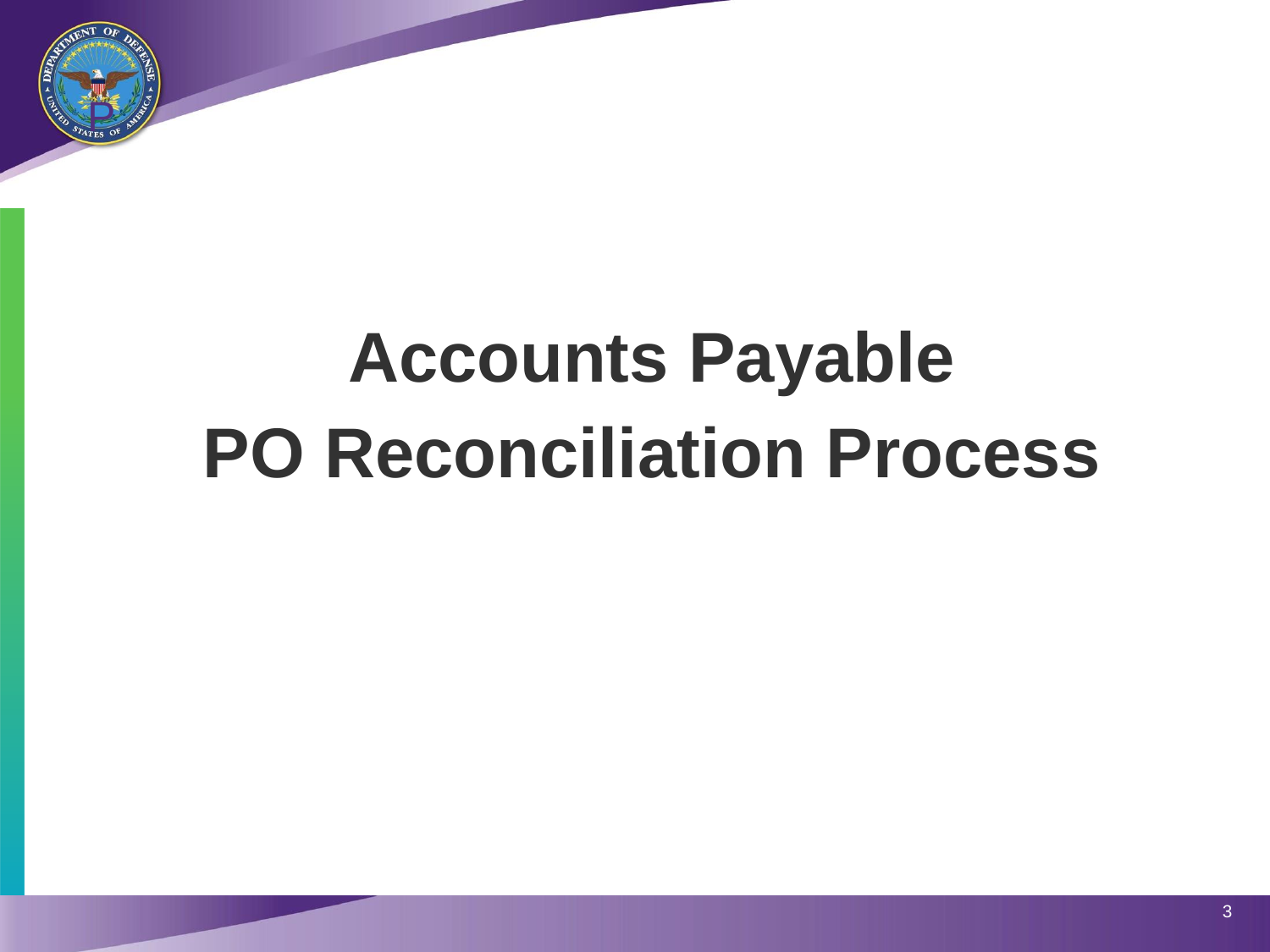## **History**

#### **Legacy Roll-up:**

- $\checkmark$  Does not meet Federal Accounting Standards Advisory Board (FASAB) compliance. Accounts payable is not posted into the accounting system until the roll-up cycle is generated which represents a 15/16 day delay in accountable posting for liabilities. The standard is to post daily as they are accrued for proper representation in the financial reports.
- $\checkmark$  Requires excessive reconciliation in a compressed timeframe at the end of these periods with distributors before payment can be processed.
- $\checkmark$  No partial payments can be made
	- payments can be held up
	- improper payments can be made
	- Payment is to the vendor, not the distributor, but we provide a reconciliation with distributor that helps the distributor with their vendor billing. Not commercial best practice
- $\checkmark$  Payment is made using the last receipt cost in the system regardless of any differences in cost acquisition during the time period.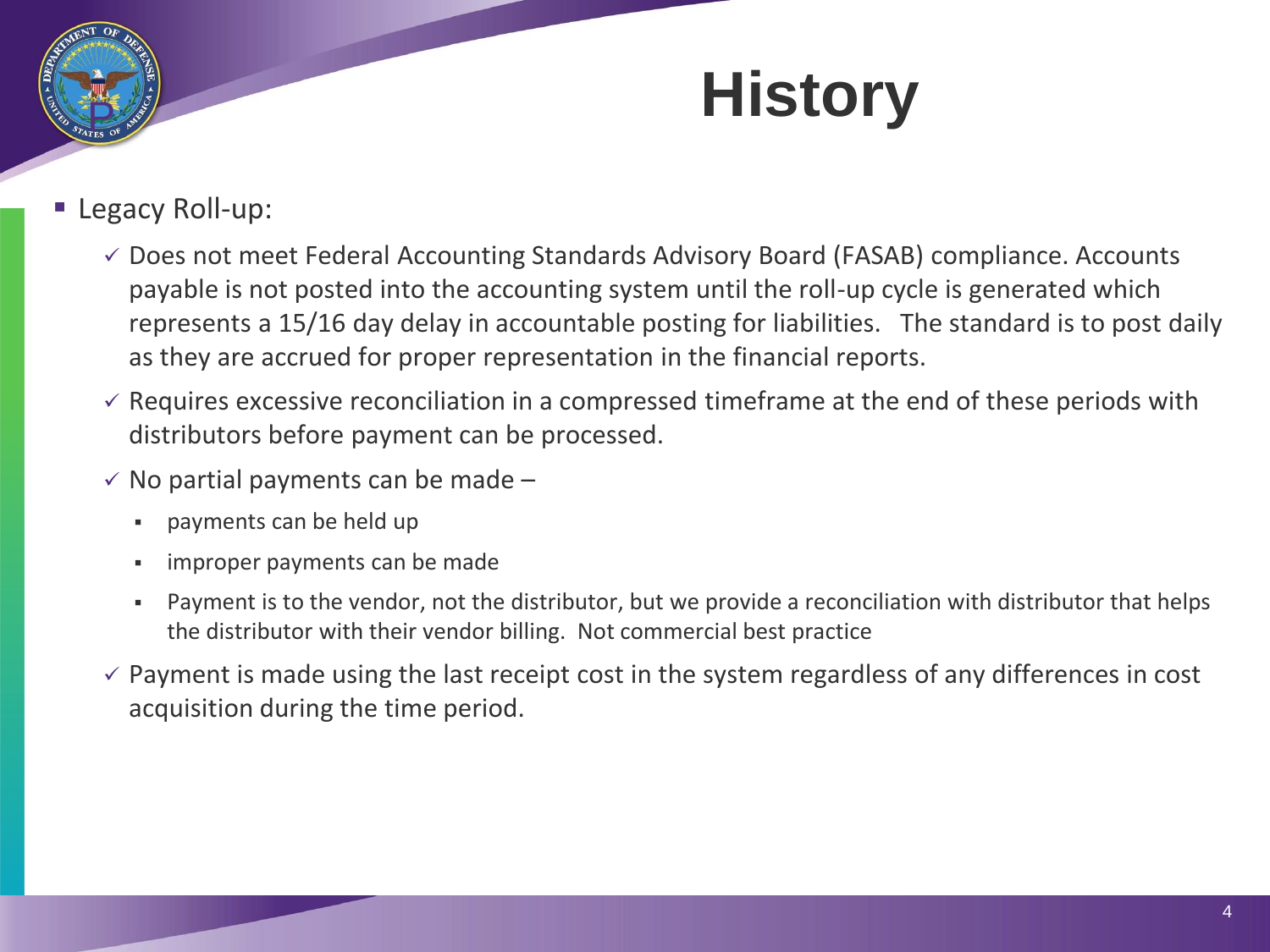## **Way Forward**

- The EBS/PE Accounts payable design model off the shelf is built for commercial best practices
	- $\checkmark$  Enables daily posting of receipts to accounts payable
	- $\checkmark$  Payment based on the cost of product for that days receipt/Requested Delivery Date
	- $\checkmark$  Payment is based on net terms and can be adjusted to accommodate for accelerated payment
	- $\checkmark$  Payments passing validation rules that are due to the same vendor on the same day will be combined with reference to each PO# paid for that day
	- $\checkmark$  End to end to end transactional payment processing for transparency and audit trails.
	- $\checkmark$  Exception based reconciliation with distributors based on failed validations
	- $\checkmark$  Incorporation of failed reasonability on orders (order +1)
	- $\checkmark$  Payment for exceptions will not occur until the discrepancy is cleared with accounting
		- If an issue impacts multiple receipts  $-$  once it is fixed the exceptions recycle and clear
	- $\checkmark$  Allows for better cash flow across the enterprise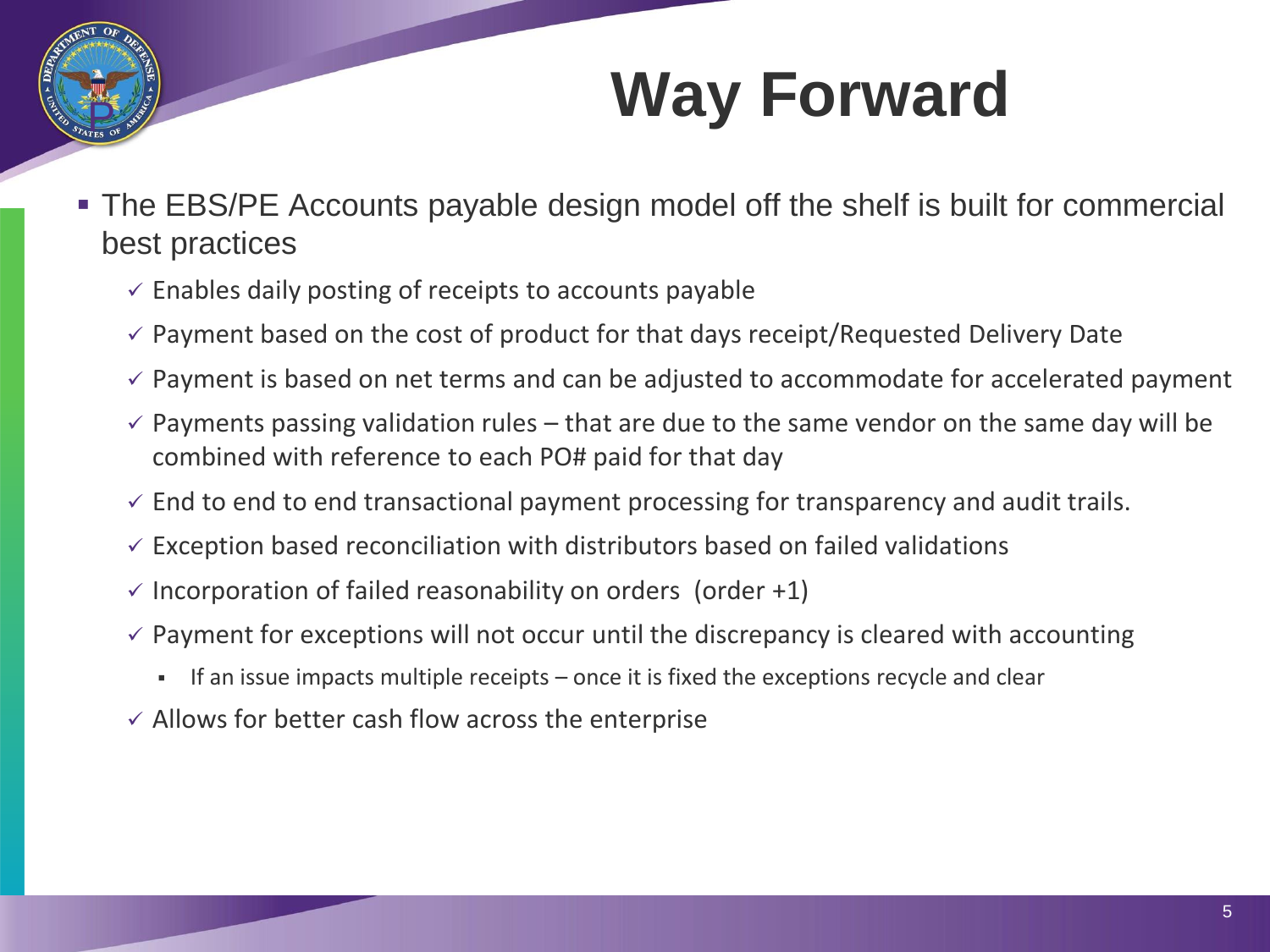

# **FDS, DSDS and DSD PO Reconciliation Process (Data flow)**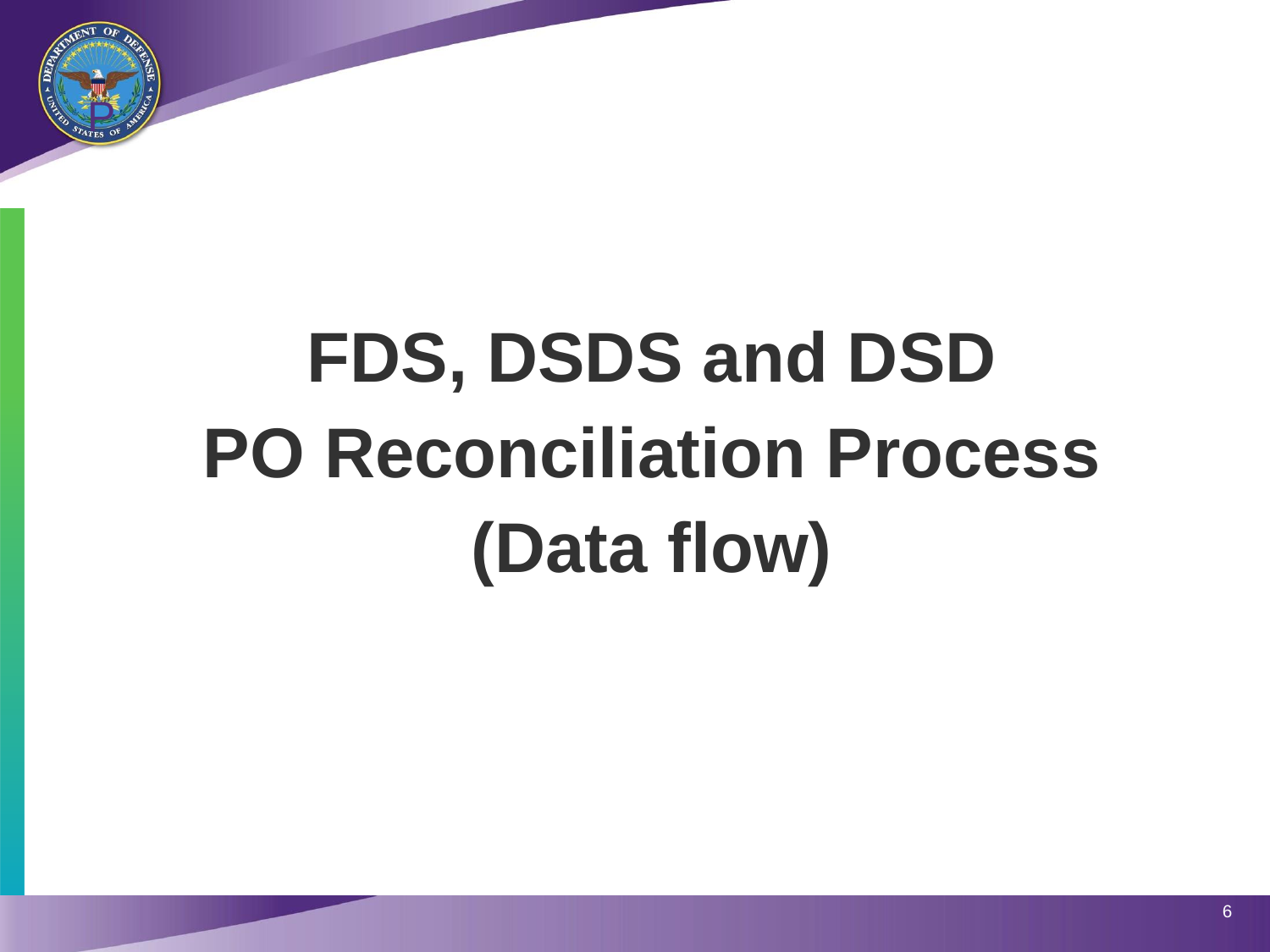

### **FDS Order – ASN - Receipt and Reconciliation**

**Order from CONUS and OCONUS stores (DAX)**

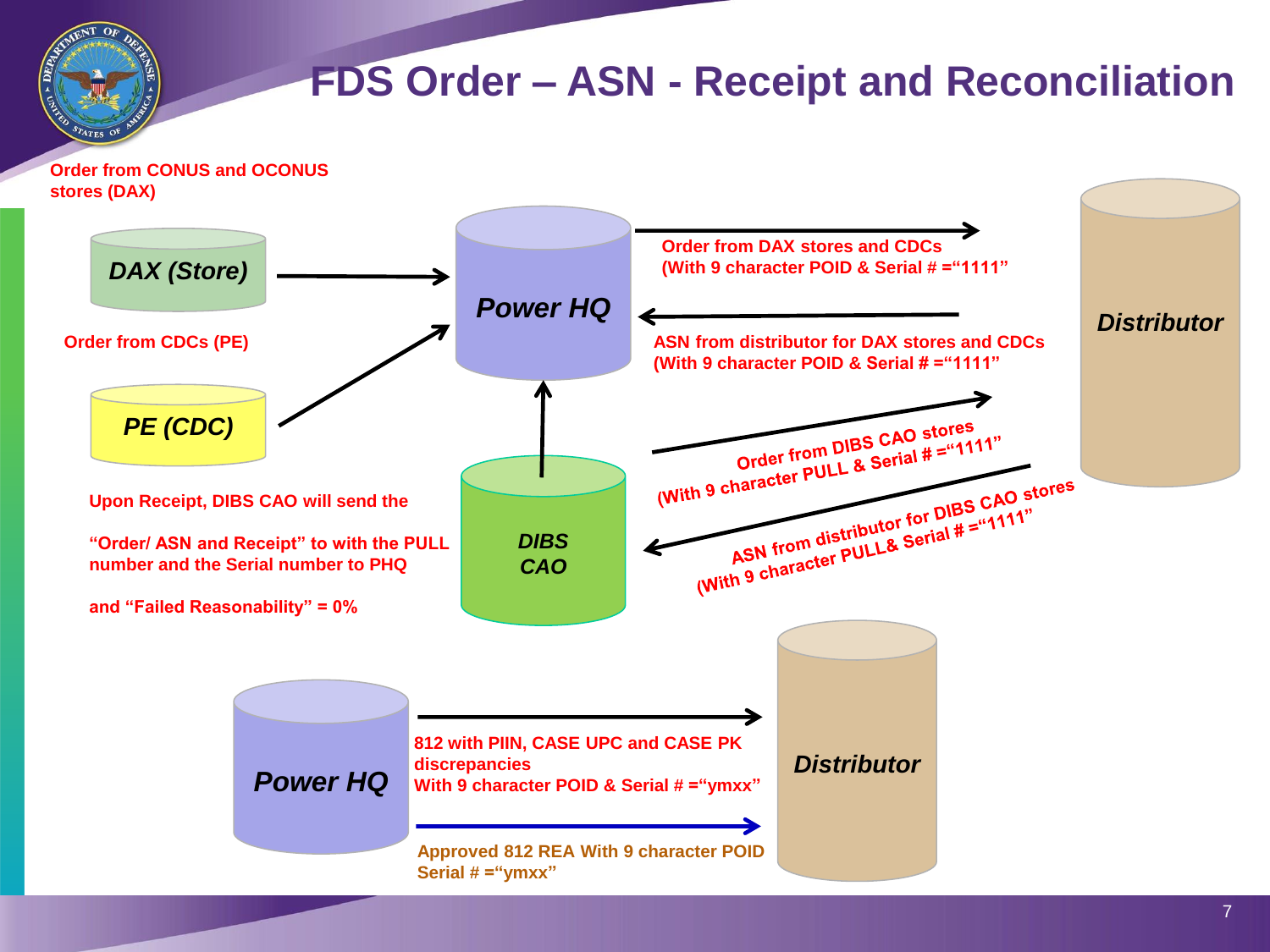#### **FDS DeCA - Vendor – Distributor Reconciliation**



- $\checkmark$  Serial number format will be 4 characters "ymxx" for each Purchase Order which is the year, month and Base 36 sequential number
- $\checkmark$  The Purchase Order ID (POID) will be sent to DLA "myInvoice" for additional validation (This field exists in "myInvoice" today but is not populated by DeCA)
- $\checkmark$  Payments for PIIN discrepancies will be held for that PIIN while the rest of the PIINs on the same PO will be paid
- $\checkmark$  OCONUS shipments will be paid on "ASN date at the port of embarkment + Net payment terms"
- $\checkmark$  CDCs will be added to the Vendor contracts; CDCs will be ordering from the distributors;
- $\checkmark$  OOP and OOP will be sunset for DeCA CDCs, PAC stores, Fort Buchanan who order using DIBS DOORS
- $\checkmark$  For entities like GITMO and other non DeCA entities, a virtual ordering location will be used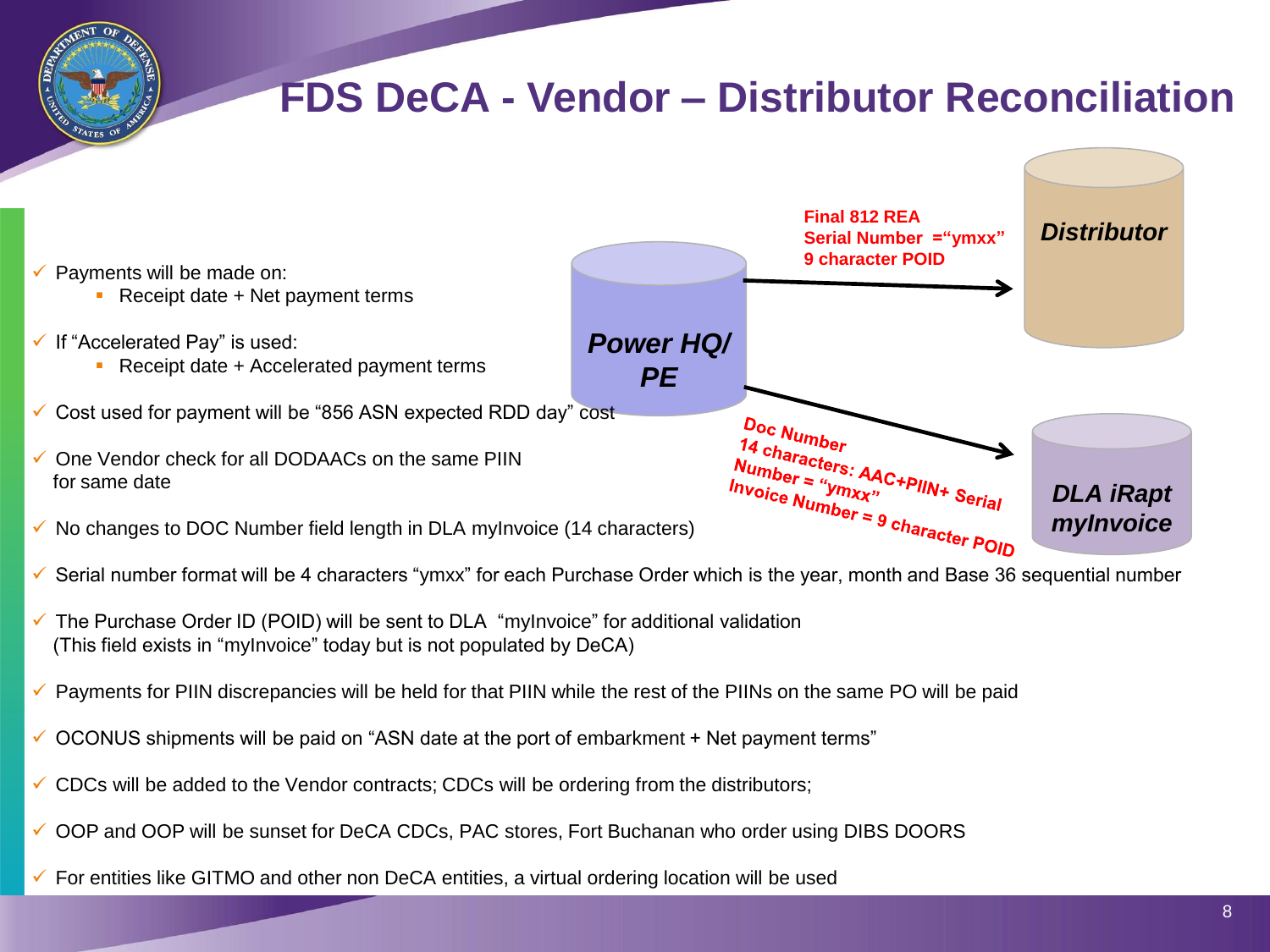

#### **DSDS Order- Receipt and Reconciliation**

**Order from CONUS and OCONUS stores (DAX)**

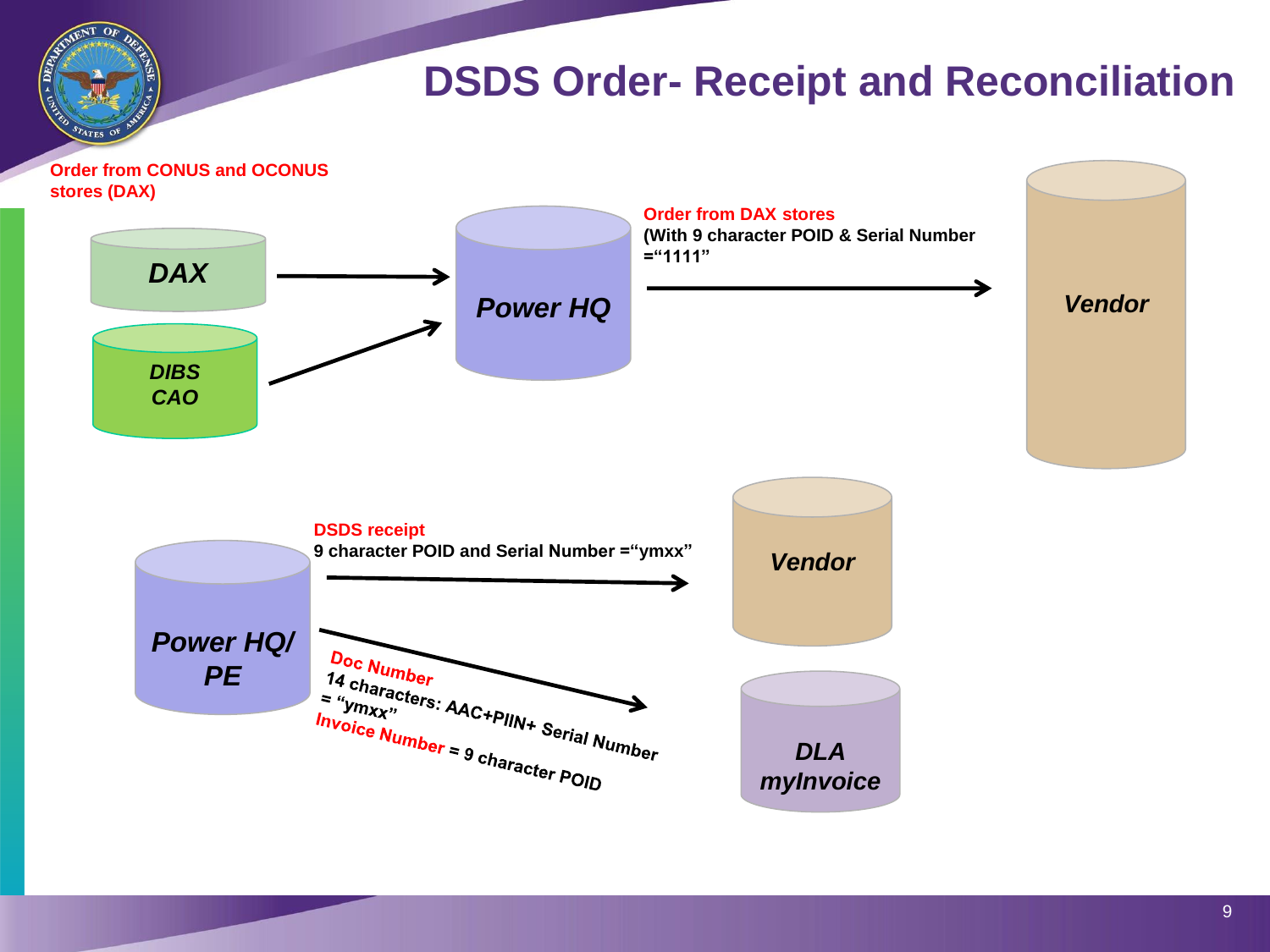### **DSD Receipt and Reconciliation**

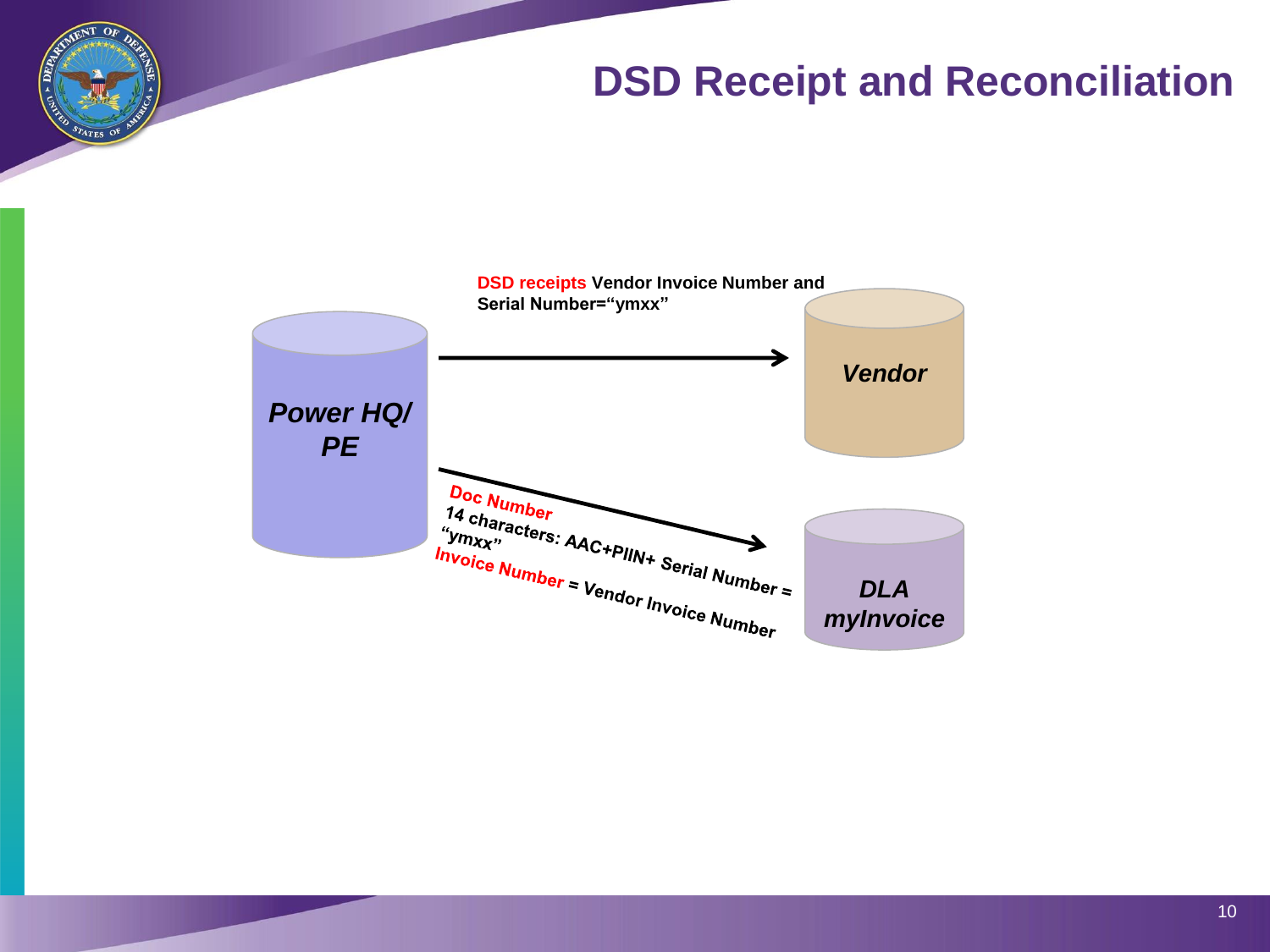

### **Top 5 Vendor questions on AP reconciliation**

**Question 1: The distributor only reconciles the quantities, so how do you expect industry to know the price DeCA is using and reconcile the price each day with your payment?**

- *Cost used for payment will be "856 ASN expected RDD day" cost*
- *One Vendor check for all DODAACs on the same PIIN for same date*
- *No changes to DOC Number field length in DLA myInvoice (14 characters)*
- *Payments will be made on:*
- *Receipt date + Net payment terms*
- *If "Accelerated Pay" is used:*
- *Receipt date + Accelerated payment terms*

**Question 2: How will we or our distribution agent will be notified the reconciliation issue has been resolved and the final outcome and how will the final decision be shared when there are reconciliation issues with the:**

- **Distributor**
- **Supplier**

#### **DeCA and Distributor Reconciliation for FDS items and Source Load vendors**

- *812 validation will replace 867s ( Samples will be sent week of May 13th to distributors)*
- *812 REA will be used for the final payment*

#### **DeCA and Vendor Reconciliation for DSD and DSDS**

- *No changes to DOC Number field length in DLA myInvoice (14 characters) to the Vendor*
- *Serial number format will be 4 characters "ymxx" for each Purchase Order which is the year, month and Base 36 sequential number*
- *The Purchase Order ID (POID) will be sent to DLA "myInvoice" for additional validation* . *(This field exists in "myInvoice" today but is not populated by DeCA)*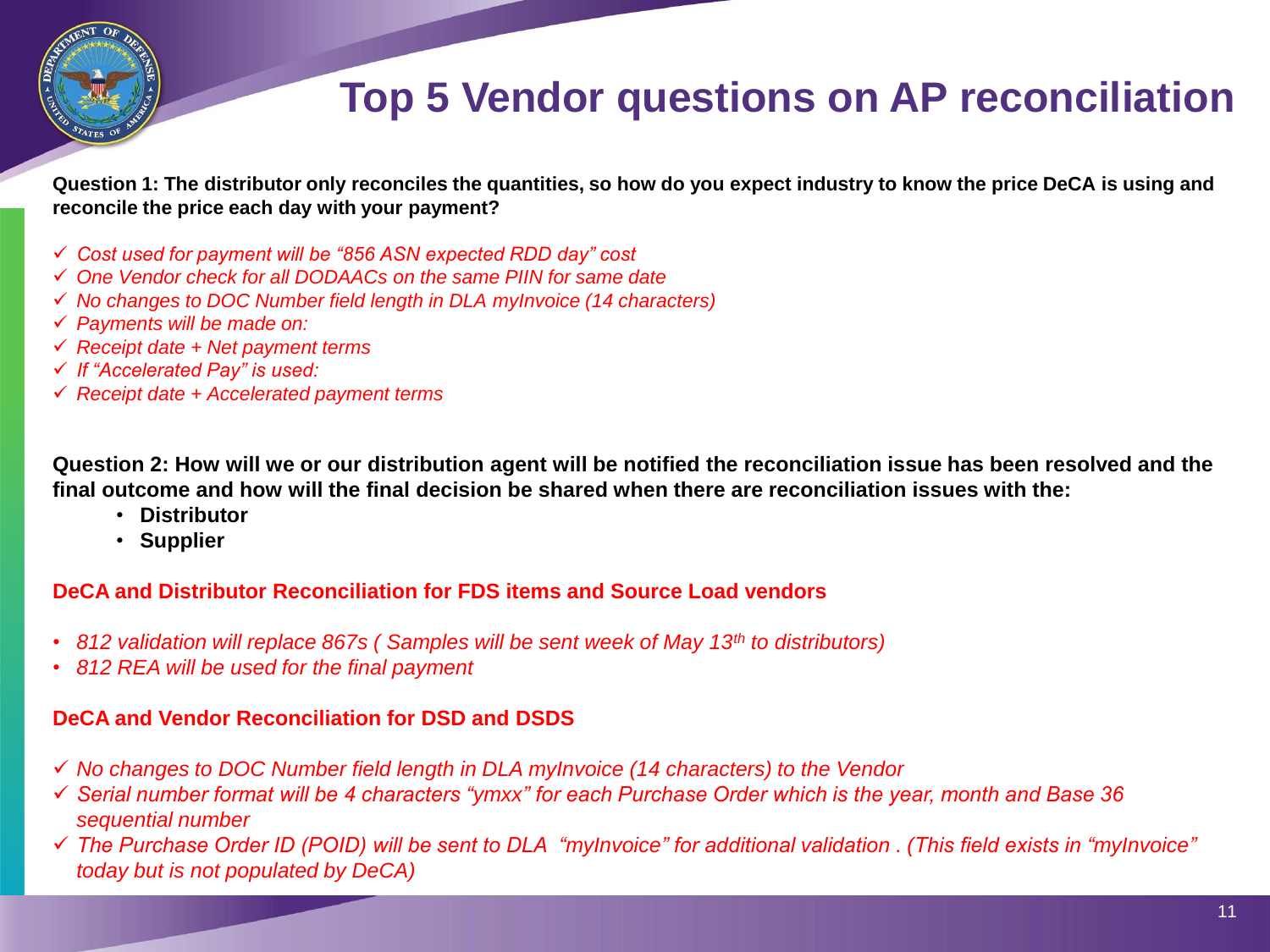

#### **Top 5 Vendor questions on AP reconciliation**

#### **Question 3: Are you completely doing away with call number – FDS, DSD and DSDS?**

- *Yes, Call Number and Call Period will not be used*
- *There are NO Roll up periods in future*
- *Serial number will replace the CALL PERIOD for FDS and DSD and the Call number for DSDS*
- *Serial number will be "ymxx" on the final 812 REA ( Acceptance)*
- *Y is the year*
- *M is the month*
- *xx is the BASE 36 ( 36 to the power of 2 is 1292)*
- *The DOC IS "AAC +PIIN +ymxx) will be unique "ymxx" combination will not be repeat for 9 years. First digit is "y" and second digit is "m" and "xx"*
- *PIIN will be recycled every 9 years or 5 years*
- *There are enough combinations to cover several atleast 9 years, could be more*

**Question 4: If we are currently on a DSD contract, how are we going to get the purchase order number for each day's receipts for:**

- **Grocery department items such as soft drinks, bread, chips, and cookies?**
- **Meat department items?**
- **Dairy department items?**
- **Produce department items?**
- **Will there be a call number? We are being told at store about a "serial number" but we do not know what that is.**
- *If you mean DSDS contract, since there is no ordering for DSD contracts, the receipts will be placed on the Vendor portal*
- *Grocery, Meat and Produce departments will not change*
- *Serial number will replace DSDS Call number*